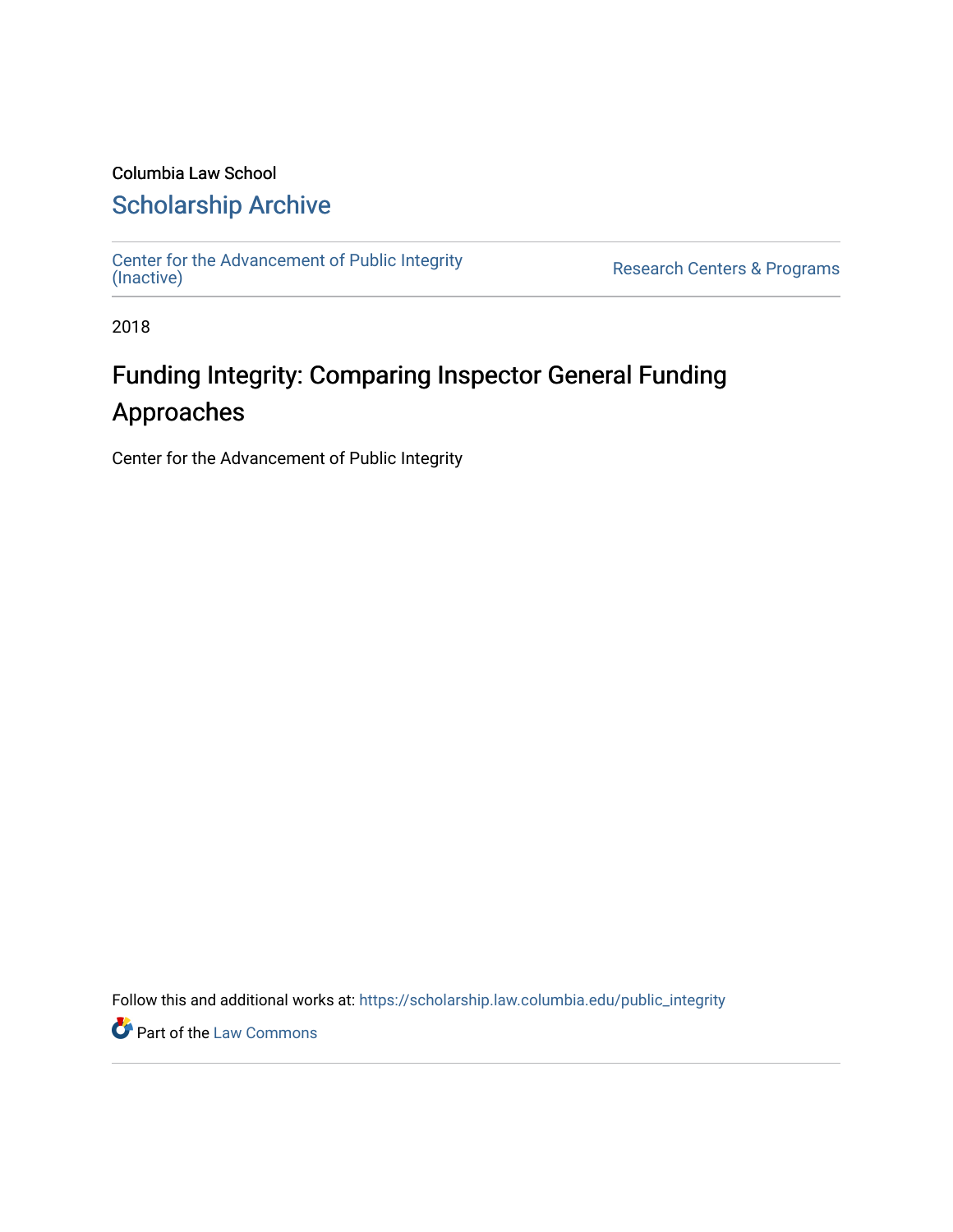# Funding Integrity

Comparing Inspector General Funding Approaches

It is a truth universally acknowledged that inspectors general require adequate funding to effectively perform their duties. Whether or not funding is adequate depends on the funding mechanism, but no particular method for budgetary allocations is used universally. CAPI reviewed different approaches throughout the country to better understand how

**Original CAPI Publication:**  This brief was prepared by the Center for the Advancement of Public Integrity at Columbia Law School. We can be reached at [CAPI@law.columbia.edu.](mailto:CAPI@law.columbia.edu)

budgets for inspectors general offices are set. This issue brief describes four different budget approaches used in various jurisdictions and examines their pros and cons. The Appendix lists the offices examined and provides information on their funding methods.

#### **Legislative Appropriation Approach**

In the overwhelming majority of jurisdictions, budgets are determined by the legislature, based on the Office of the Inspector General's (OIG) projected operating costs. Generally, the OIG submits a departmental budget proposal to the head of the executive branch in the jurisdiction, who in turn submits a full budget proposal to the legislature. The legislature then passes an appropriations bill after considering the executive's proposal.

This approach may effectively meet the agency's needs within the confines of the overall budget. It could create a malleable budget that is responsive to voter concerns and budgetary constraints, providing the OIG with sufficient funds and reducing the chances of allocating excessive funds, which would result in governmental waste. As a result, in terms of tailoring the budget, this funding practice can be considered an efficient method. But this method also forces the OIG to rely upon public officials for funding, potentially seriously compromising the agency's independence. Some OIGs have jurisdiction over legislators. There is an inherent independence concern with giving the potential targets of an OIG investigation control over the office's funding.

The risks of the legislative appropriation approach are exemplified by recent events in Louisiana, where the state legislature attempted to completely defund the State OIG in response to the office's investigations into wellconnected politicians. This occurred in both 2012 and 2016, with the legislature claiming on both occasions that the reason for defunding was the OIG's redundancy with other oversight agencies.<sup>[1](#page-1-0)</sup> While both attempts ultimately failed, the Louisiana Legislature did successfully reduce the OIG budget by [2](#page-1-1)0% in 2016.<sup>2</sup> This budget reduction resulted in the loss of three field level investigator positions and ultimately limited the number of investigations the agency could undertake.<sup>[3](#page-1-2)</sup>

Ultimately, then, though the most common, the legislative appropriation approach may greatly limit an OIG's independence, and therefore its oversight capacity.

<span id="page-1-0"></span> $\overline{a}$ <sup>1</sup> Mike Hasten, *La. Senate committee plan restores House cuts, saves Avoyelles, Pineville prisons*, DAILY TOWN TALK, May 29, 2012, https://advance.lexis.com/api/permalink/c3e49cf5-9f4f-4eff-8d10-a0d61294b562/?context=1000516 (last visited Sep 7, 2017); Louisiana House Committee votes to close down State Inspector General, PLAQUEMINE POST SOUTH, May 19, 2016, at 8A, https://advance.lexis.com/api/permalink/b0f6d6d4-aa71-4e7a-947a-a080fde5d272/?context=1000516 (last visited Sep 7, 2017).

<span id="page-1-2"></span><span id="page-1-1"></span><sup>2</sup> OFFICE OF THE LOUISIANA INSPECTOR GENERAL, 2016 ANNUAL REPORT (2017) available at http://oig.louisiana.gov/assets/docs/2016%20ANNUAL%20REPORT%20FINAL%20II%203-21-2017.pdf.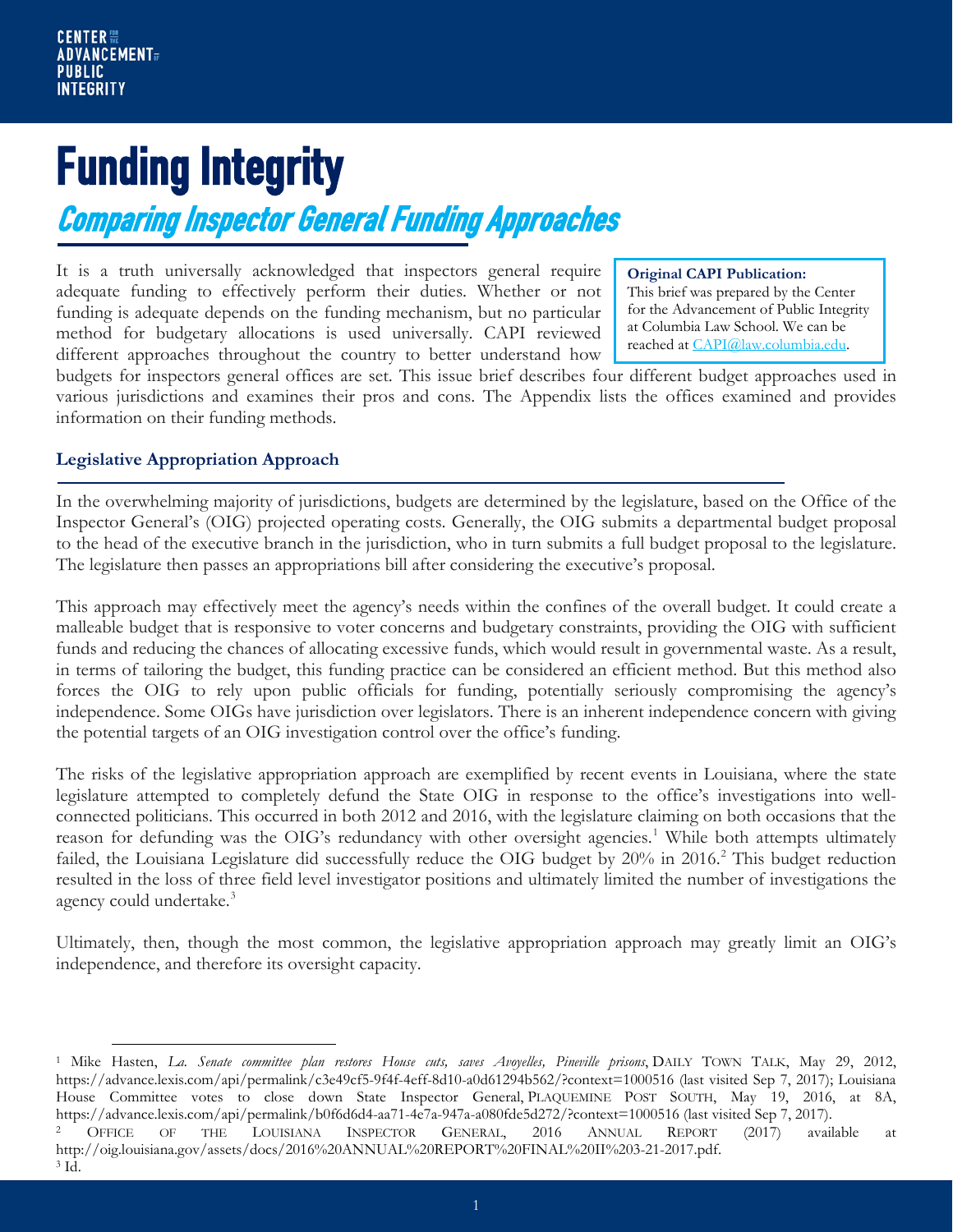#### **Term Appropriation Approach**

Montgomery County, Maryland uniquely employs a variant of the legislative appropriation approach. The OIG makes a budgetary proposal to the legislative entity, and the ultimate budgetary decisions are still made by public officials. However, unlike the legislative appropriation approach, the term appropriation approach requires the inspector general to create projections for the entire length of his or her term, as opposed to just the upcoming year. In light of these projections, the public officials make a binding decision for the upcoming year and recommends a budget for the remaining years. The budget may, in later years, be changed from the original recommendation, if accompanied by a reasonable explanation.

Since this approach also bases the budget on the OIG's proposals, it retains much of the flexibility of the legislative appropriation approach. One possible concern is that projecting too far into the future could make the appropriations out of sync with the agency's actual needs. But if the agency's budgetary needs change over the years, the inspector general could inform the appropriate officials, and the budget potentially could be adjusted accordingly.

The greater concern with this approach, as with the first approach, is OIG independence. This approach is a slight improvement upon the legislative appropriation approach: By forcing public officials to explain budget changes, it becomes harder to reduce the OIG's budget either in retaliation or for political reasons. Regardless, public officials determined to reduce the OIG's budget would likely be able come up with publicly acceptable justifications, even if those were not actually the underlying reasons. As such, the term appropriation approach does little more than the legislative appropriation approach to maintain OIG independence. And the tradeoff may be in efficiency: forcing OIGs to predict their budgets years out removes some of the ability to match funding with agency needs, which is the best feature of the legislative appropriation model.

#### **Fixed Percentage Approach**

The second approach, used by Chicago and Montreal, reduces the discretionary power that public officials exercise over OIG funding. Under this approach, the OIG's budget is determined in whole or in part by a fixed percentage of a particular sum of money: total annual funds appropriated to executive agencies by the city council (Chicago) or the city's total operating budget (Montreal). For the Chicago OIG and the Montreal OIG, this fixed percentage operates as a budgetary floor; without amending the law, the city government may not appropriate less than the fixed percentage. Additionally, as discussed below, Miami-Dade County is partially funded by a fixed percentage of the total annual revenues from the county's contracts. A jurisdiction could conceivably use this approach to fix an OIG's budget to a percentage of any dollar amount in the jurisdiction's budget, revenue, or other finances.

The benefit of such an approach is clear; reducing public officials' discretionary power over the OIG budget could grant the OIG a greater degree of independence. However, in jurisdictions where the fixed percentage operates as both the budgetary floor and ceiling, the budget will likely be less tailored to the agency's particular funding needs. Instead, the fixed budget may be either excessive or deficient, causing waste or starving the agency. Regarding OIG budget tailoring, Chicago Inspector General Joseph Ferguson noted, "Ideally, funding would be set to support a level of operation that permits the OIG to meaningfully inhabit and execute its mission, but no more, in order to assure some degree of fiscal accountability while allowing operational independence to proceed without fear of crippling reprisal."

Additionally, regarding concerns of waste, the Montreal OIG returns any unspent funds to the city surplus. According to Montreal Inspector General Denis Gallant, in the event of insufficient funds, it is possible that the Montreal OIG would then be able to ask for funding from the previously returned funds. However, because this issue has never arisen, it is unclear whether the OIG would have access to funds returned to the city surplus.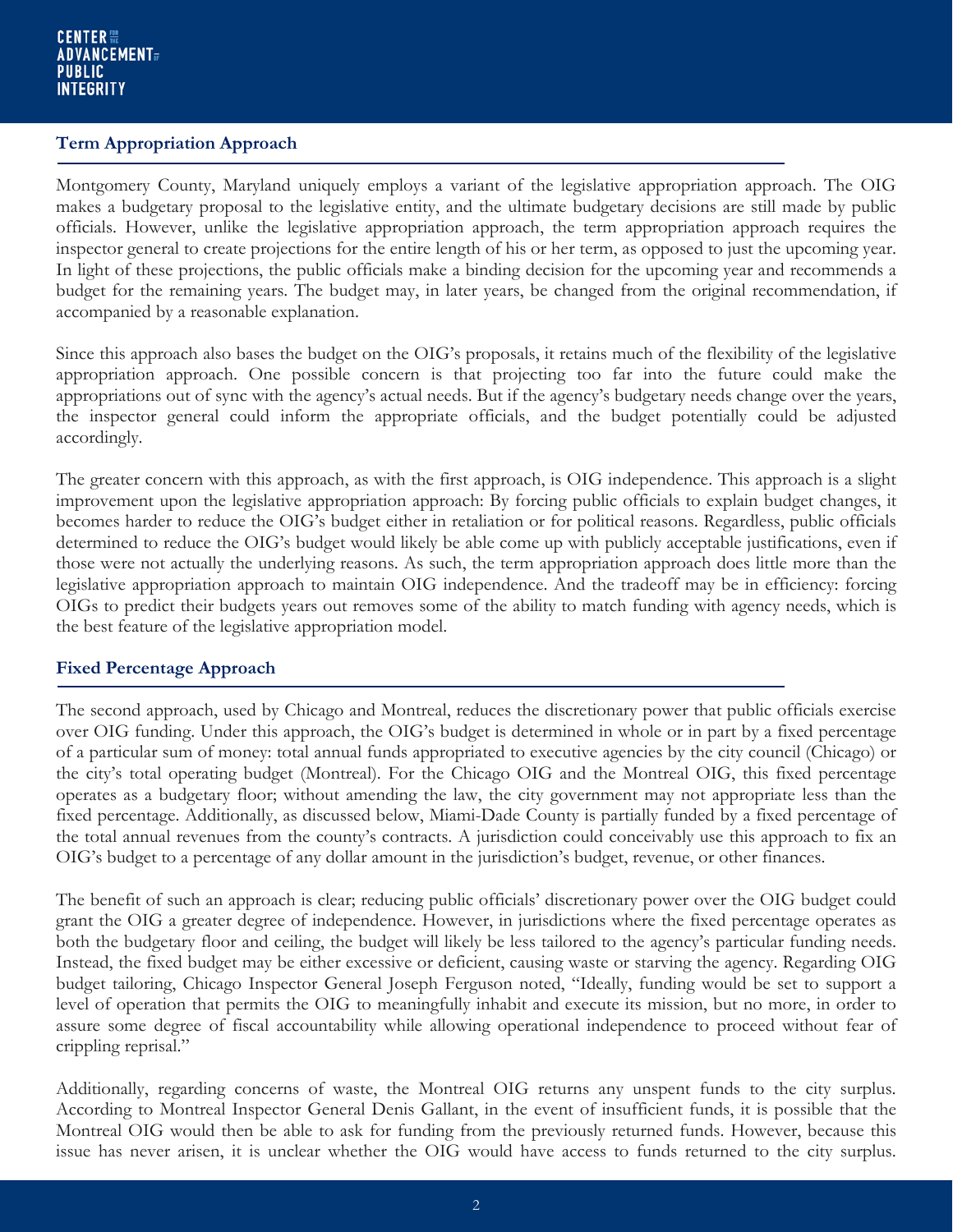Inspector General Gallant notes, "Knowing there is a fixed budget, the [Montreal OIG] knows how much money is provided to the agency for the year, thus allowing [us] to make the day-to-day decisions based on that anticipated budget. It's not a surprise at the end of the year."

Furthermore, although this approach offers increased agency independence, the OIG is still subject to the expenditure authority of another agency or office in actually obtaining its funds. Government agencies generally receive disbursement of their appropriated funds from the jurisdiction's finance department, budget department, or comptroller office. Because of this, even if an OIG has funding independence from other government bodies, the OIG likely will not exercise independent expenditure authority because access to their appropriated funds is controlled by the office managing the jurisdiction's budget disbursements, and such offices generally lie within the executive branch. A chief executive who wishes to hamper OIG investigations thus could still potentially pressure the OIG through its purse strings. Note that this limit on independence can apply to any of the approaches described in this brief.

#### **Fixed Percentage Plus Approach**

The third approach, adopted by Miami-Dade County, fuses aspects of the legislative appropriation and the fixed percentage approaches. The majority of the OIG's budget comes from a fixed percentage, giving the office 0.25% of the revenues from County contracts, through a fee entitled the IG Contract Fee. For the 2015-2016 fiscal year, the most recently reported period, the Miami-Dade OIG collected approximately \$2,725,000 in revenue from fees and charges. Additionally, the OIG's budget can be supplemented with money from the county's general fund. As in the legislative appropriation approach, the Board of County Commissioners decides how much money to allocate from the general fund based on the OIG's proposed budget. Furthermore, the Miami-Dade OIG has Memoranda of Understanding with various County departments where the OIG has committed substantial financial resources, for which they receive direct reimbursements.

This approach represents a compromise between the legislative appropriation and fixed percentage methods. Notably, it allows the legislature to increase funding if the fixed allocation is deficient.

As for independence, this approach likewise finds the middle ground. While the OIG is not completely independent and must rely upon public officials if the fixed percentage funds are insufficient, the majority of its budget remains fixed. This frees the OIG from fears about crippling budget cuts that could necessitate serious layoffs and hinder investigations–as occurred in Louisiana. Miami-Dade's Inspector General, Mary Cagle, believes this balanced approach has worked well in practice, as her office has consistently been provided adequate funding and has maintained an appropriate level of independence.

#### **Conclusion**

None of these approaches is perfect. All fail to keep the OIG fully insulated from political concerns, and there is a fine balancing act between financial independence and budgetary malleability. These budget approaches reflect value judgments. When creating or reorganizing an OIG, jurisdictions should carefully consider what they hold as their top priorities for an inspector general.

Published: March 2018 |© 2018, Center for the Advancement of Public Integrity/Trustees of Columbia University Terms of use and citation format appear at [https://web.law.columbia.edu/public-integrity/about/terms-use.](https://web.law.columbia.edu/public-integrity/about/terms-use)